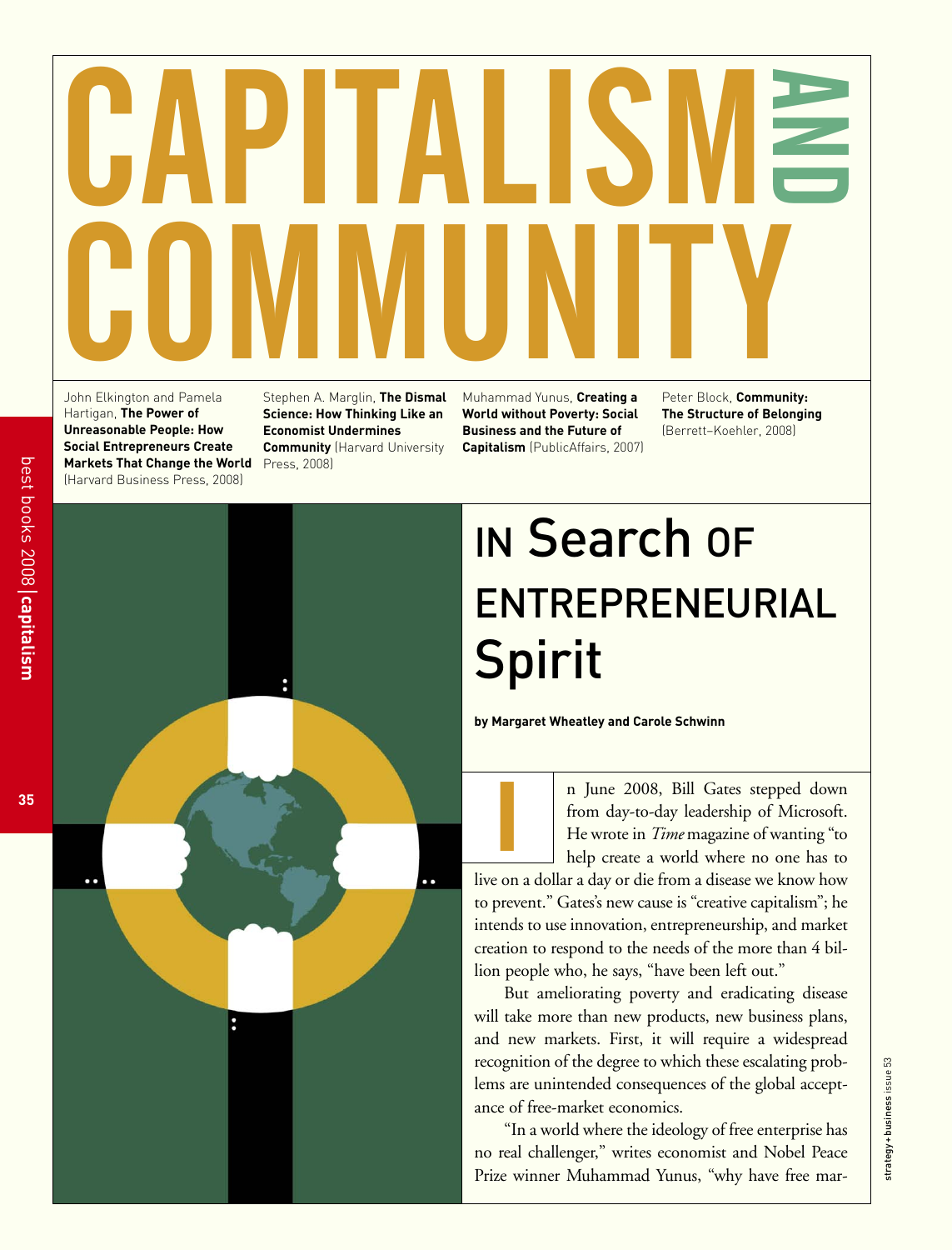kets failed so many people? Unfettered markets in their current form are not meant to solve social problems and instead may actually exacerbate poverty, disease, pollution, corruption, crime, and inequality."

Both Yunus and Gates have deep knowledge of freemarket economics. But their approaches to using capitalism to serve the poor — the Grameen Bank and the Bill & Melinda Gates Foundation, respectively — are very different, and it is this difference that illuminates a second requirement for addressing intractable global problems: challenging the basic assumptions about human nature and human capacity that have made their way from free-market economics into much contemporary business practice.

The Western economic world view frequently assumes that creativity, talent, and generosity are not

common human traits; that people, especially poor people, are not smart enough to act in their own behalf; and that community is not essential for quality of life. Yet anyone working in community — that is, working with a group of people with shared interests in a specific geography — quickly discovers that nearly all people are creative. They give generously of their time and selves to help others. They want to live together in community and create better lives for their children. This is true everywhere in the world, and if we are to solve dire global problems,

it is critical for this view of people to gain ascendancy, in business models and even in economic theory.

This year, the best books on capitalism and community illuminate the assumptions about human potential embedded in the current free-market model and the possibilities for building a market economy based on more holistic assumptions. Drawing from a diverse set of experiences, cultures, classes, and perspectives, these four books seek a capitalism that uses the creative dynamics of entrepreneurship to address the most difficult issues faced by two-thirds of the world's people. Where they differ significantly is in their expectations of who possesses the entrepreneurial spirit.

# **Rich Markets among the Poor**

In *The Power of Unreasonable People: How Social Entrepreneurs Create Markets That Change the World,* John Elkington and Pamela Hartigan show how capitalism is

being successfully applied to Third World problems. Following in the footsteps of C.K. Prahalad, the authors point to the US\$5 trillion available in purchasing power at the "bottom of the pyramid" and conclude that it is possible to do well and do good simultaneously. Their book is filled with the stories of "unreasonable people" who have applied their drive and imagination to these nontraditional markets, a trend that they argue is "a new phase in the evolution of business, markets, and capitalism itself."

These unreasonable entrepreneurs have all the traits generally associated with traditional entrepreneurs, but, according to Elkington and Hartigan, they also have an ability to "spot dysfunction in the current

> system" and a willingness to "transition the system equilibrium to a different — and more functional state." In the process, these stars are creating new organizational forms. One such model is the hybrid nonprofit, in which for-profit businesses generate revenue to support not-forprofit activities. The Aravind Eye Care System of India, for example, operates a for-profit business that treats more than 2 million patients a year, and provides resources and training to similar firms in other countries. Its high-quality marketrate services finance no-cost or very

low-cost services for patients who are unable to pay. (See "The Innovation Sandbox," by C.K. Prahalad, *s+b,* Autumn 2006.)

The authors quote Ibrahim Abouleish, who founded Sekem. As described in the book, Sekem is an Egyptian holding company of six diverse businesses, including biodynamic farming, plant-based pharmaceuticals, financial services, information technology, and human resource services. "The Sekem initiative," says Abouleish, "was founded to realize the vision of sustainable human development. It aims to contribute to the comprehensive development of the individual, society, and the environment."

Elkington, founder and director of the strategy consultancy and think tank SustainAbility, and Hartigan, managing director of the Schwab Foundation for Social Entrepreneurship, offer viable answers to a question that



**36**

**capitalism**

best books 2008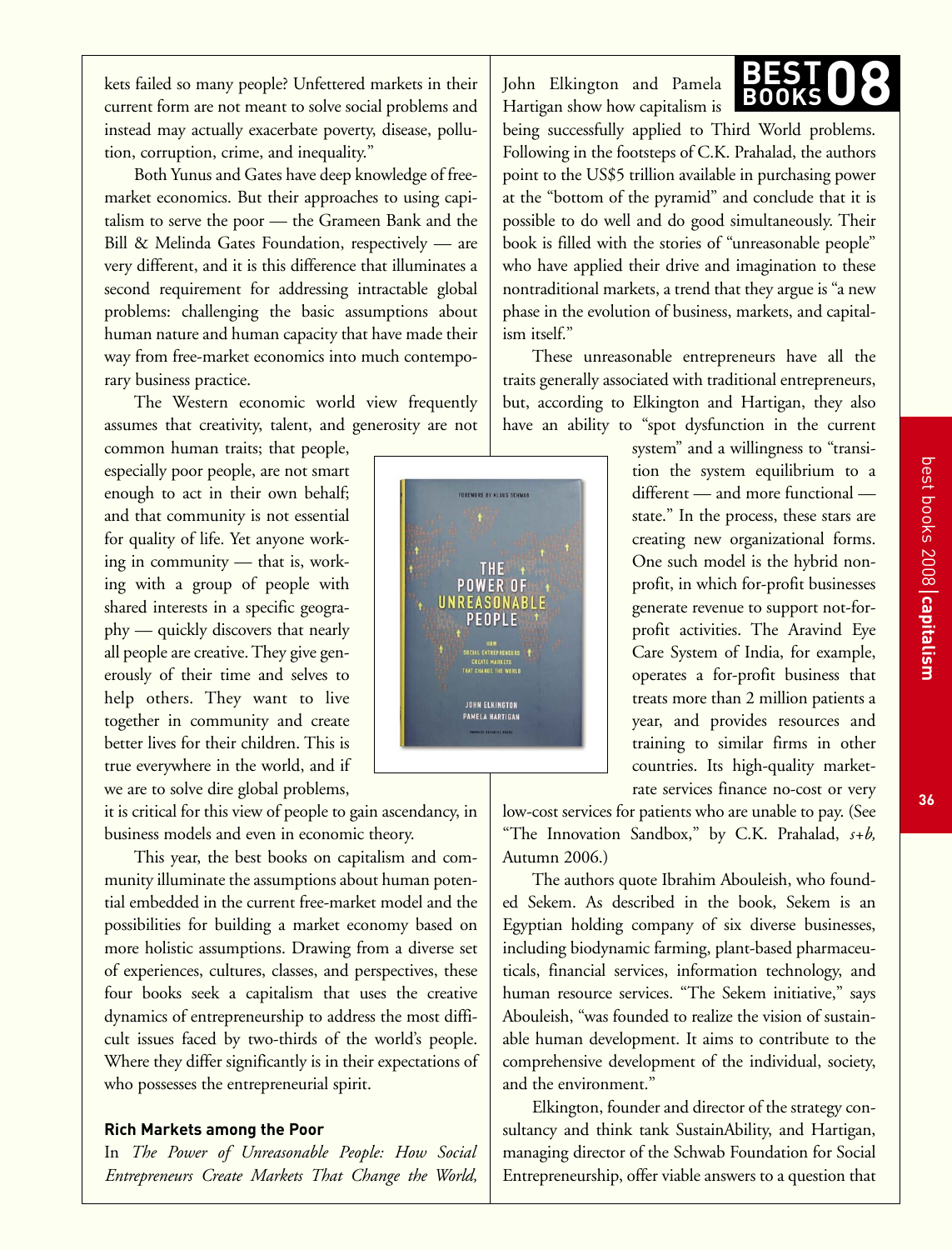Bill Gates asked in *Time*: "How can we most effectively spread the benefits of capitalism…to people who have been left out?" However, two troubling assumptions underlie their work. The first concerns human nature. The capacity to apply innovation, creativity, and entrepreneurship to the bottom of the pyramid is assumed to be a special quality present in only a few people. The second concerns quality of life. Calculating the purchasing power of the world's poorest is a useful carrot to entice entrepreneurship, but the poor are perceived solely as potential consumers, rather than as contributors to a thriving community-based economy.

### *Homo Economicus* **Grows Up**

In *The Dismal Science: How Thinking Like an Economist Undermines Community,* Stephen A. Marglin seeks to

offer a more balanced view of *Homo economicus*. The Harvard economist argues that assumptions underlying free-market economic theory — that human beings are independent actors with perfect knowledge driven solely by self-interest and insatiable desires for ever more wealth accumulation, a drive that ultimately is manifested as the well-being of the nation-state are more cultural mythology than universal truth. And he lays the negative consequences of capitalism at the feet of this erroneous world view. Marglin says development econ-

omists in particular subscribe to two

dominant views of people and societies. The first asserts that humans are essentially the same whatever their cultural context. The citizen of a developing nation — the "other" — is thus seen as "a miniature adult, and development means the tender nurturing by the market to form the miniature Indian or African into a full-size American." The second view places great emphasis on cultural dissimilarities and sees the "other" cultures as needing "structural transformation and cultural improvement" to take on the "adult" qualities of the industrialized nations.

Both views share an unrelenting "confidence in the superiority of Western culture" and therefore imply the inferiority of other cultures. They also lead to a standard of human development, Marglin writes, that is mea-

> sured by "progress from intuitive, inarticulate, cooperative, contex-

tual, and personal modes of behavior toward rational, principled, competitive, universal, and impersonal modes of behavior; that is, from 'weak' modes generally regarded as feminine and based on experience to 'strong' modes regarded as masculine and based on algorithm."

The loss of these cultures matters deeply — not only to the people who live in them, but for the spiritual and ethical well-being of those in the West. The price we pay for global material progress, Marglin writes, is "the weakening to the point of breaking of ties of community." He invites readers to "reflect for a moment on the ethical implications of destroying ways of being that are different from our own" and the impact it has on our ability to learn about community and restore "balance to our own lives."

*The Dismal Science* should be read for its view of an

alternative economics that accounts for the interests and capabilities of community. Individualism is balanced with a more holistic, multidimensional view of human nature; algorithmic knowledge as the sole legitimate source of wisdom is balanced with the experiential, intuitive, and sensory knowledge needed to function in an uncertain world; the nation-state as the only legitimate social grouping is balanced with allegiances to family, neighborhood, and community; and unlimited materialism and a mind-set of scarcity (no matter how

rich, you never have enough) are equilibrated with more noble aspirations in a culture of abundance.

Marglin's work is part of a courageous inquiry under way in some areas of the global development community; people there are examining the intended and unintended consequences of many years of intensive development work and huge expenditures of funds. His clear expression of the assumptions underlying many Third World interventions and development efforts helps explain the West's record of terrible failures.

# **Starting 4 Billion Engines**

Muhammad Yunus, the author of the year's best book in this category, *Creating a World without Poverty: Social Business and the Future of Capitalism,* is the planet's most recognized "unreasonable entrepreneur." He and the Grameen Bank have demonstrated the power of a new



**37**

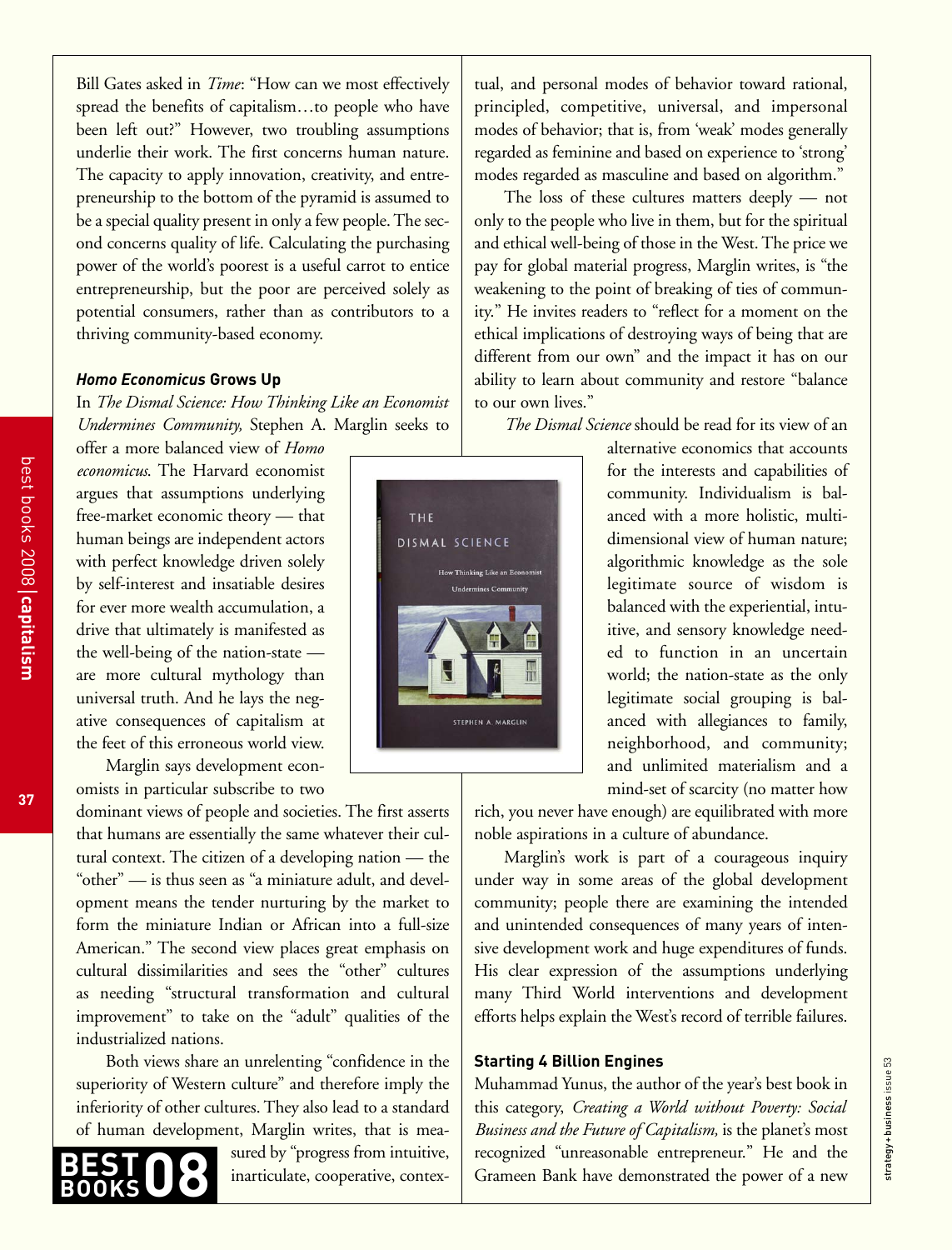economics based on the creative potential that exists in everyone, including those traditionally discounted: the most economically poor citizens of the world.

In accepting the 2006 Nobel Peace Prize, Yunus stated that "poverty is created because we built our theoretical framework on assumptions which underestimate human capacity, by designing concepts which are too narrow (such as prevailing views of business, creditworthiness, entrepreneurship, employment) or developing institutions which remain half-done (such as financial institutions, where the poor are left out). *Poverty is caused by the failure at the conceptual level, rather than any lack of capability on the part of people*." (Emphasis added.) Yunus's aim is to demonstrate that creativity and entrepreneurship are universal human capacities that, when properly financed and nurtured, can transform the lives of the two-thirds of the world's population currently living in poverty.

Yunus's use of microcredit to finance this transformation is legendary, and the evidence of its success, particularly in his native Bangladesh, is indisputable. The Grameen Bank, formalized in 1983, has provided more than 7 million poor people (97 percent of whom are women) in 78,000 villages in Bangladesh with \$6 billion in microloans, which have been repaid at a rate of 98.6 percent. The bank already has served 80 percent of Bangladesh's poor (its goal is to serve them all), and nearly 60 percent of these borrowers have now worked their way out of poverty. Grameen's borrowers are also its owners, holding 90 percent of its shares, and with the exception of several years in which Bangladesh faced catastrophic floods that resulted in significant loss of life, homes, and livelihoods, the bank has been profitable since its inception.

Bangladesh, once called "an international basket case" by Henry Kissinger, is now described by Yunus as a "living laboratory" for human self-transformation. He thoroughly documents how over the past two decades, the poverty rate has dropped dramatically; economic growth and incomes are on the rise; population growth has slowed; and health care, life expectancy, educational opportunities, and access to shelter, sanitation, and telecommunications have all improved. Meanwhile, the Grameen model has been replicated in developing countries around the world. In 2006, the Microcredit Summit Campaign, which involved 137 countries, set a goal to lift half a billion people out of poverty, which is not unreasonable given the model's past success rate.

It is difficult to read Yunus's book without shaking

one's head in disbelief. The most difficult problems of the poor,

those that we in the West keep trying to solve *for* them, are being solved by the poor themselves. Yunus likens the poor to bonsai trees, which possess all the qualities of a larger tree, but are planted in too-small pots. And he redefines development and quality of life in noteworthy ways:

**BEST**

BEST<sub>08</sub>

To me, the essence of development is changing the quality of life of the bottom half of the population. And that quality is not to be defined just by the size of the consumption basket. It must also include the enabling environment that lets individuals explore their own creative potential. This is more important than any mere measure of income or consumption.

Yunus describes a partnership between Grameen and the French multinational Groupe Danone to exemplify the evolution of a "social business." The purpose of the joint venture, formalized in March 2006, is to "reduce poverty by a unique proximity business model which brings daily healthy nutrition to the poor." The venture combines Danone's expertise at producing yogurt with the skills of local businesswomen. The result is a highly nutritional yogurt now produced in small plants in Bangladeshi communities and sold by local women to their neighbors for a decent profit. Production, retailing, and consumption are close to one another, and local people are engaged at every stage of the process.

Yunus's concept of a social business is one that fully covers its costs through sales of goods and services that fill a market need. This is a nonloss, nondividend enterprise, owned by one or more individuals who invest in the business in the interest of social benefit, rather than personal profit. Unlike social business models that rely on donations, gifts, and grants, this model returns the initial contributions of investors and becomes selfsustaining over time. Even though investors are repaid at some point, they retain their ownership, management interest, and commitments in the venture. To Yunus, the investment opportunity is and will continue to be attractive to those who seek wise use of their money as well as measurable social benefit. "A charitable dollar can be used only once," he writes. "A dollar invested in a self-sustaining social business is recycled endlessly."

Grameen's partnership with Groupe Danone has